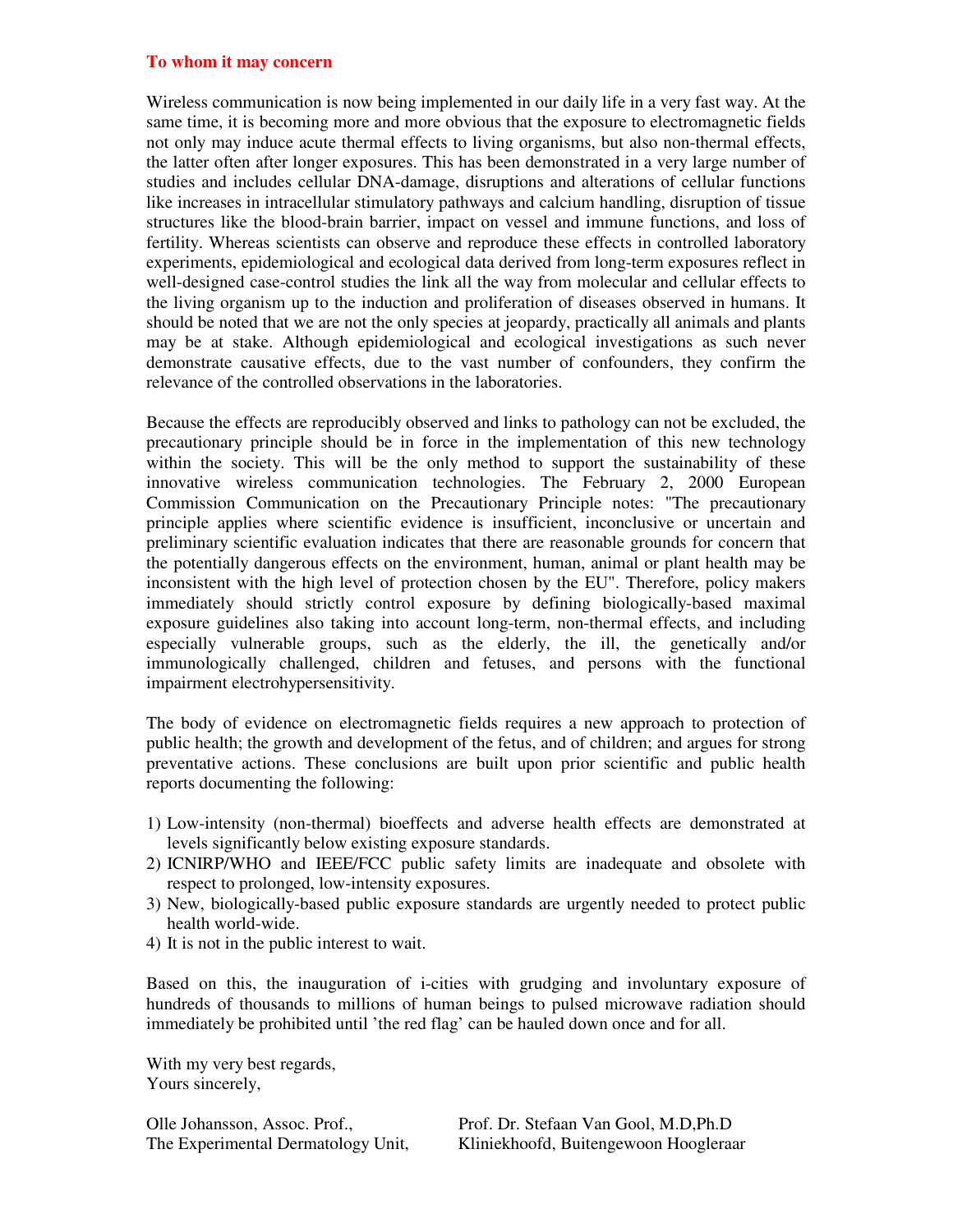Karolinska Institute, University Hospital Gasthuisberg & Post: Bus 07003 Professor, Herestraat 49 The Royal Institute of Technology, B-3000 Leuven 100 44 Stockholm, Belgium Sweden

Department of Neuroscience, Pediatric Hemato-oncology and Neuro-oncology 171 77 Stockholm, Laboratory of Experimental Immunology Sweden Laboratory of Cell and Gene Therapy (LCGT)

Prof. Victor V. Moshchalkov Chairman of the ESF Research Networking Programme "Nanoscience and Engineering in Superconductivity (NES)" INPAC- Institute for Nanoscale Physics and Chemistry, Director, Department of Physics and Astronomy Katholieke Universiteit Leuven, Celestijnenlaan 200D, B-30001 Leuven, Belgium Moshchalkov Methusalem Group, K.U.Leuven

Prof. N. van Larebeke, MD.PhD. Study Centre for Carcinogenesis and Primary Prevention of Cancer Ghent University University Hospital 3K3 De Pintelaan 185 B 9000 Gent Belgium Tel. 32.(0)2.380.14.10 Fax 32 (0)2 381.16 45 GSM Mobile telephone 32.(0)475.44.99.55 e-mail: Nicolas.vanlarebeke@ugent.be

Jan Allein Coördinator Beperk De Straling Flanders-Belgium E: beperk.de.straling@gmail.com I : www.beperkdestraling.org Dr. George L. Carlo The Science and Public Policy Institute Former Chief Scientist, Wireless Technology Research Washington, D.C. Glac44@aol.com 571-277-1332 866-620-4459

Prof. Dr. med. Franz Adlkofer VERUM Foundation Theresienstrasse 6-8 80333 München, Germany phone: +49 89 28890235 fax: +49 89 28890512

Prof. Dominique Belpomme, M.D.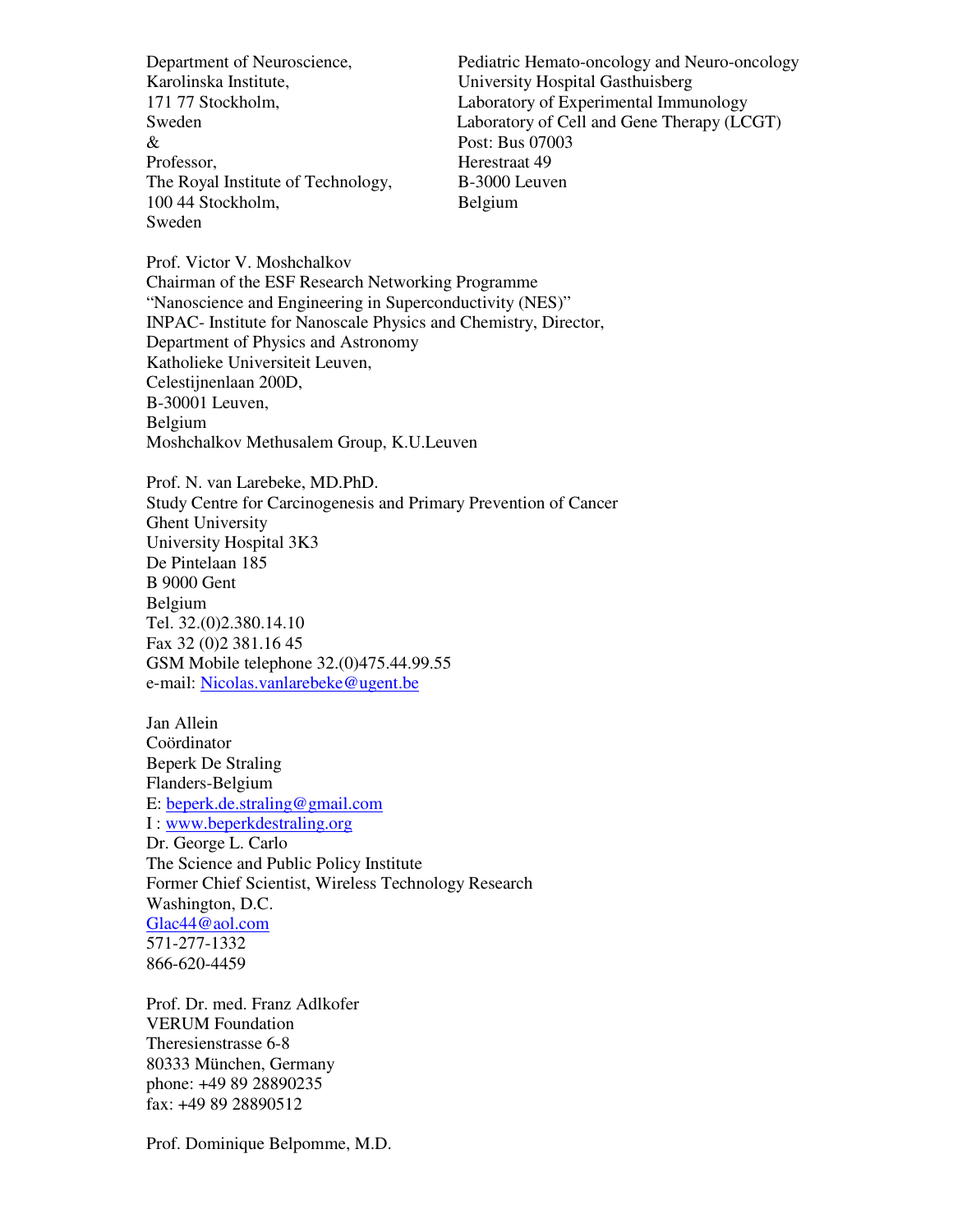Oncologist Paris Descartes University, F-75015 Paris, France ARTAC 57-59 rue de la convention 75015 Paris Phone: +33 (0)1 45 78 53 53 Fax: +33 (0)1 45 78 53 50 E-mail: artac.cerc@gmail.com

Martin Blank, PhD Associate Professor of Physiology and Cellular Biophysics Columbia University College of Physicians and Surgeons New York, NY 10032 USA

Andrew Goldsworthy PhD Lecturer in Biology (retired) Imperial College Londen UK.

Professor Reidar Løvlie Department of Earth Science, University of Bergen Bergen Norway

Dr. Ulrich Warnke Institut für Technische Biologie& Bionik C/o Internationales Bionik-Zentrum Science Park 2/ Universität des Saarlandes 66123 Saarbrücken. Tel.068.195.93.162 Fax 068. 685.18.79

Alfonso Balmori. Biologist and ornithologist, independent researcher on the effects of phone radiation on living organisms. Spain.

Joris Everaert Biologist Researcher on the effects of wind turbines, communication towers and power lines on birds and bats. Coordination and evaluation of environmental policy instruments and impact assessments.

Dr. Hugo Schooneveld, Neurobiologist President of the Dutch Electrohypersensitivity Foundation Everlaan 10 6705 DJ Wageningen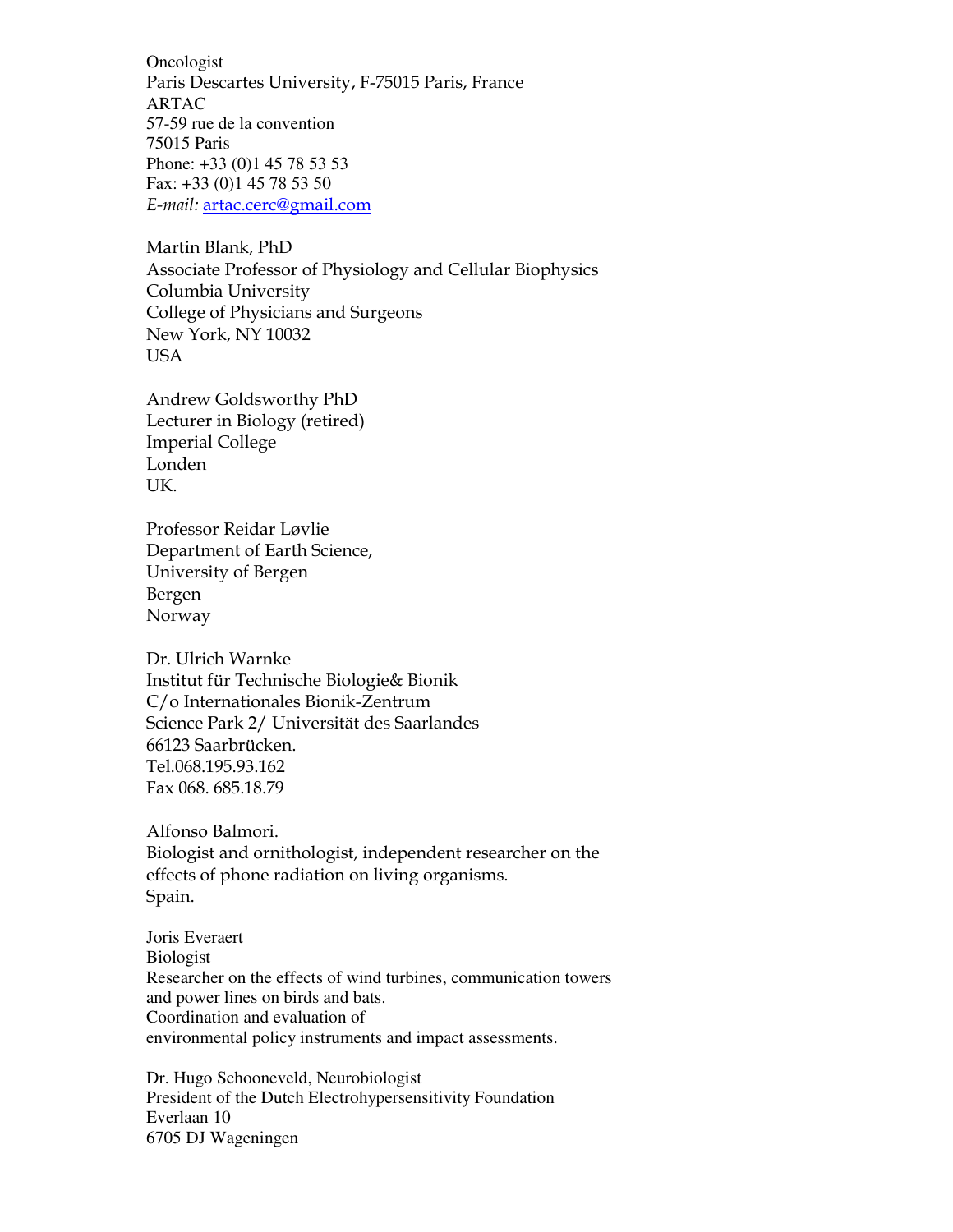The Netherlands E: hugo.Schooneveld@stichtingEHS.nl I: www.stichtingEHS.nl

Sissel Halmøy, M.Sc. Chairwoman International EMF Alliance www.iemfa.org and Secretary General Citizens´ Radiation Protection Fjelkensvingen 10 1395 HVALSTAD NORWAY Phone: +47 66 90 49 22 Email: sissel@stralevern.no www.stralevern.no

Cindy Sage, MA Sage Associates Co-Editor, BioInitiative Report 1396 Danielson Road Santa Barbara, CA 93108 USA

Eileen O'Connor Director EM Radiation Research Trust UK http:/www.radiationresearch.org

Serge Sargentini Director/Coordinator Next-up Organization France E: admin@next-up.org I : www.next-up.org

Jean-Luc Guilmot President TESLABEL Belgium

Benoît Louppe Chemist Techn. Consultant in Baubiology Independent Scientific Expert in Bioelectromagnetism General Manager of "Etudes & Vie" Engineering and Design Department 32, rue du Bay-Bonnet B- 4620 Fléron Belgium Tel-fax : ++32(0)43551784

Henk Wever Msc Webmaster Namens Stopumts (www.stopumts.nl)